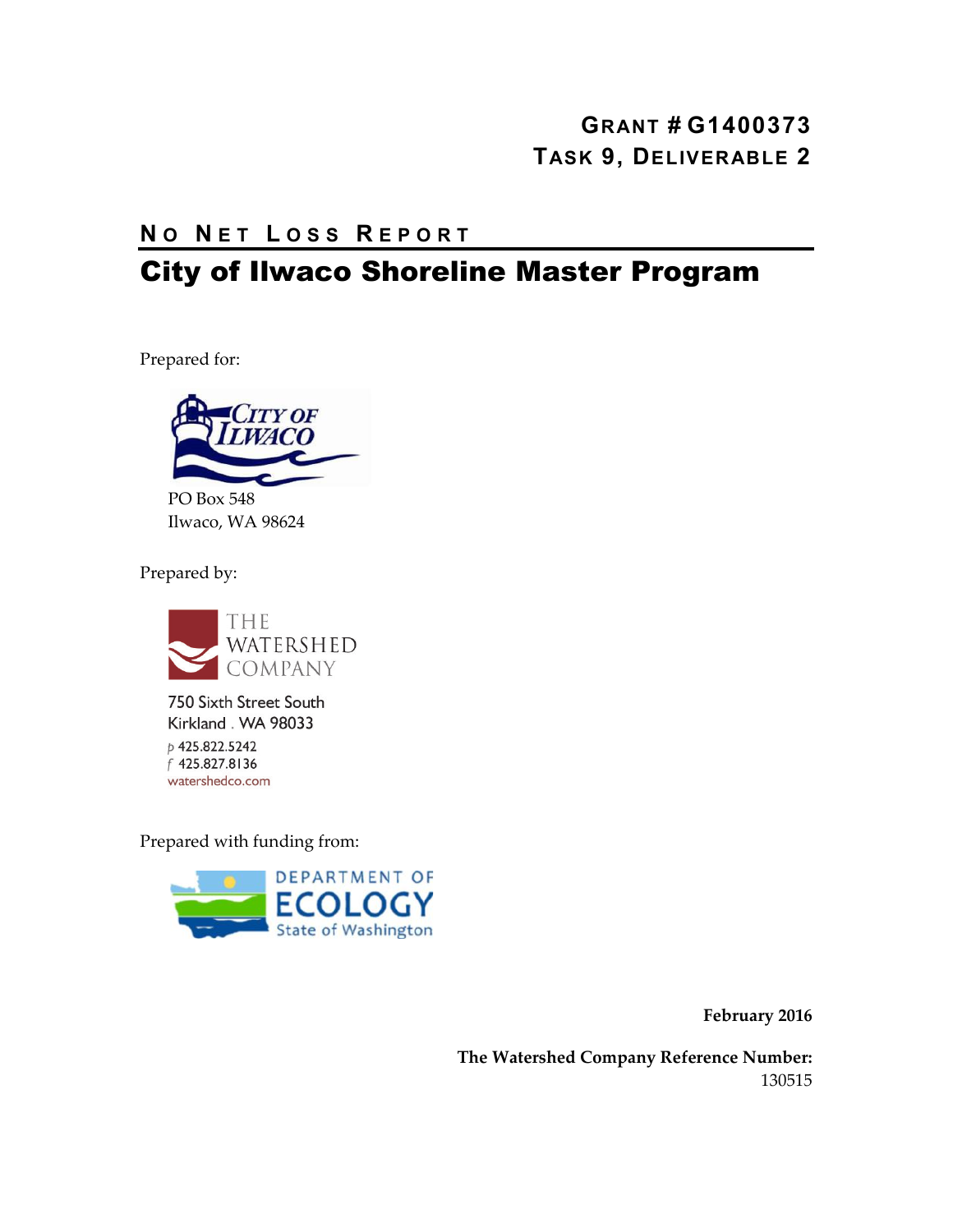#### **Cite this document as:**

The Watershed Company. February 2016. No Net Loss Report, City of Ilwaco Shoreline Master Program. Prepared for the City of Ilwaco, WA.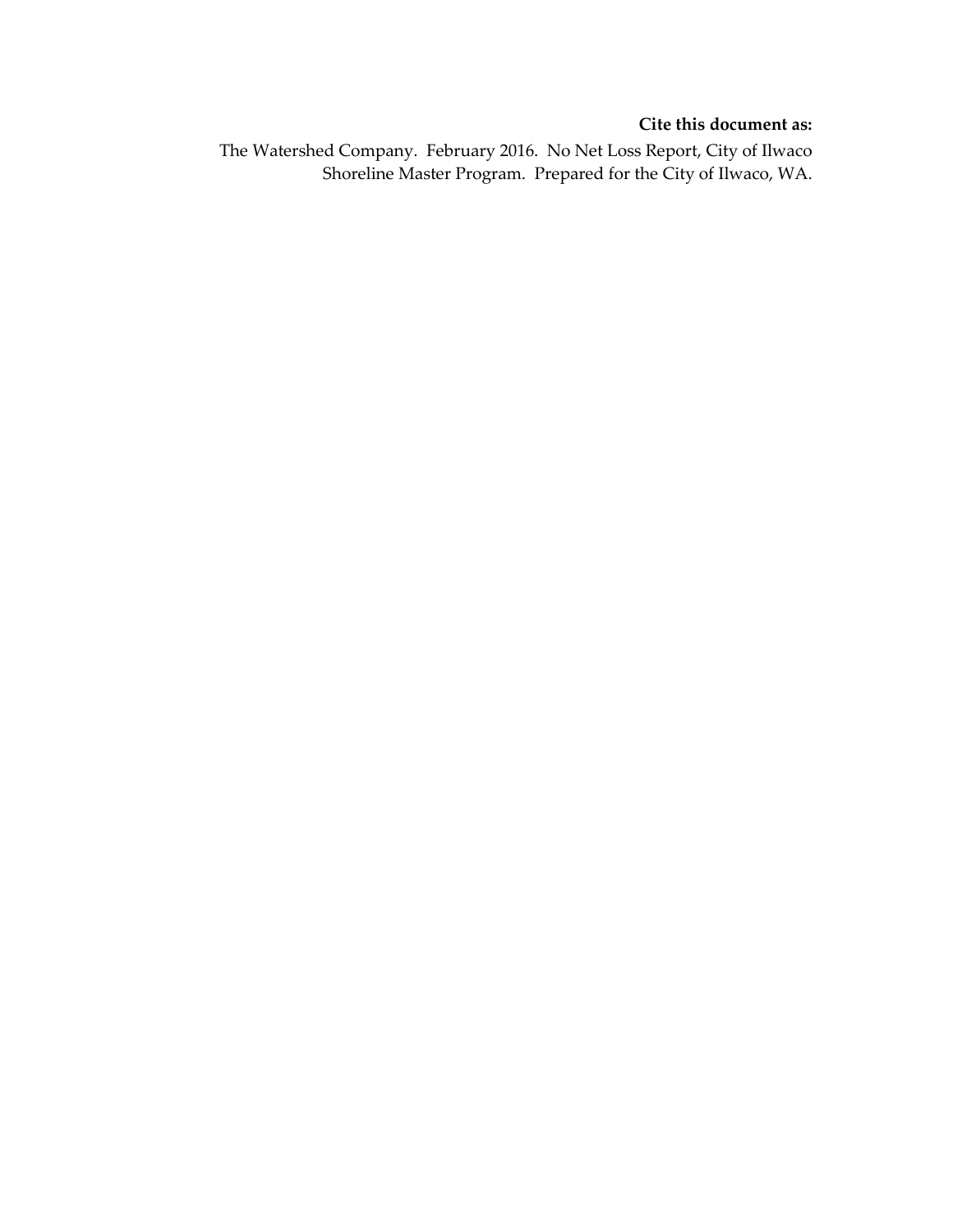# **TABLE OF C ONTENTS**

#### **Page #**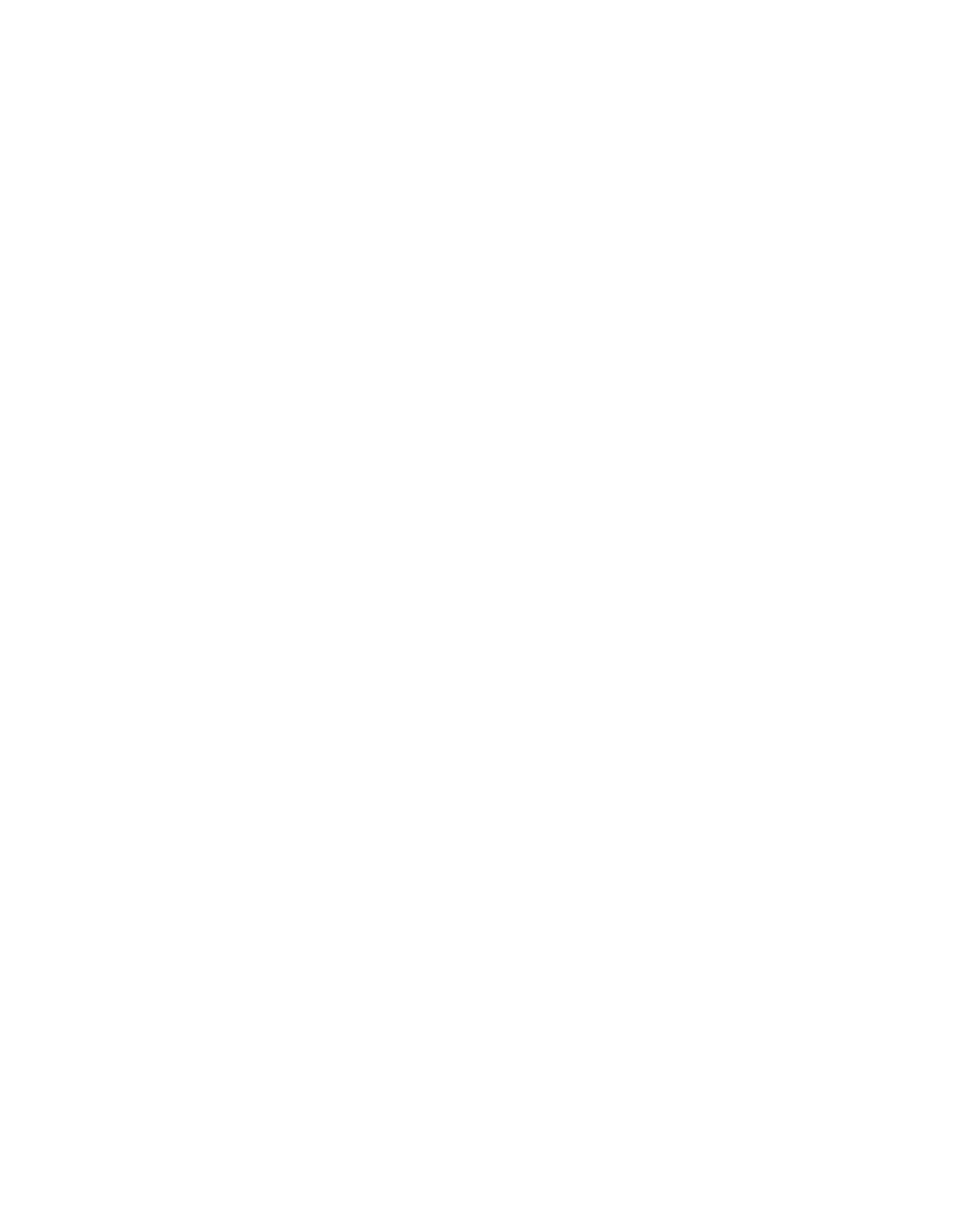# **N O N ET L OSS R EPORT**

#### CITY OF ILWACO SHORELINE MASTER PROGRAM

# <span id="page-4-0"></span>1 INTR ODUCTION

The Shoreline Master Program Guidelines (Guidelines) require each local Shoreline Master Program (SMP) to regulate new development to achieve "no net loss" of ecological function (WAC 173-26-186[8][b]). This No Net Loss Report provides a summary of how the development of the City of Ilwaco (City) SMP (dated February 2016) and supporting documents, including the Shoreline Analysis Report, Shoreline Restoration Plan, and Cumulative Impacts Analysis, ensure that ecological functions will not be diminished over time as the SMP is implemented. This No Net Loss Report is a required element of the SMP update process.

## <span id="page-4-1"></span>2 SHORELINE ENVIRONMENT DESIGNATIONS

In Ilwaco, the Columbia River, Wallacut River, Black Lake, and Pacific Ocean qualify as Shorelines of the State. The City's proposed shoreline jurisdiction covers approximately 291 acres of upland shorelands spread across approximately 8.2 miles of shoreline.

The assignment of shoreline environment designations is an important step in achieving no net loss of ecological function. It can help minimize impacts by concentrating development in lower functioning areas that are not likely to experience significant function degradation with incremental increases in new development or redevelopment.

The Shoreline Analysis Report evaluated existing conditions in the City's shorelines and informed the development of environment designations. The inventory of shoreline conditions and evaluation of ecological functions was completed using 12 distinct reaches.

The assignment of environment designations was based on the existing use pattern, the biological and physical character of the shoreline, and the goals and aspirations of the community. The SMP features four upland environment designations: High-Intensity,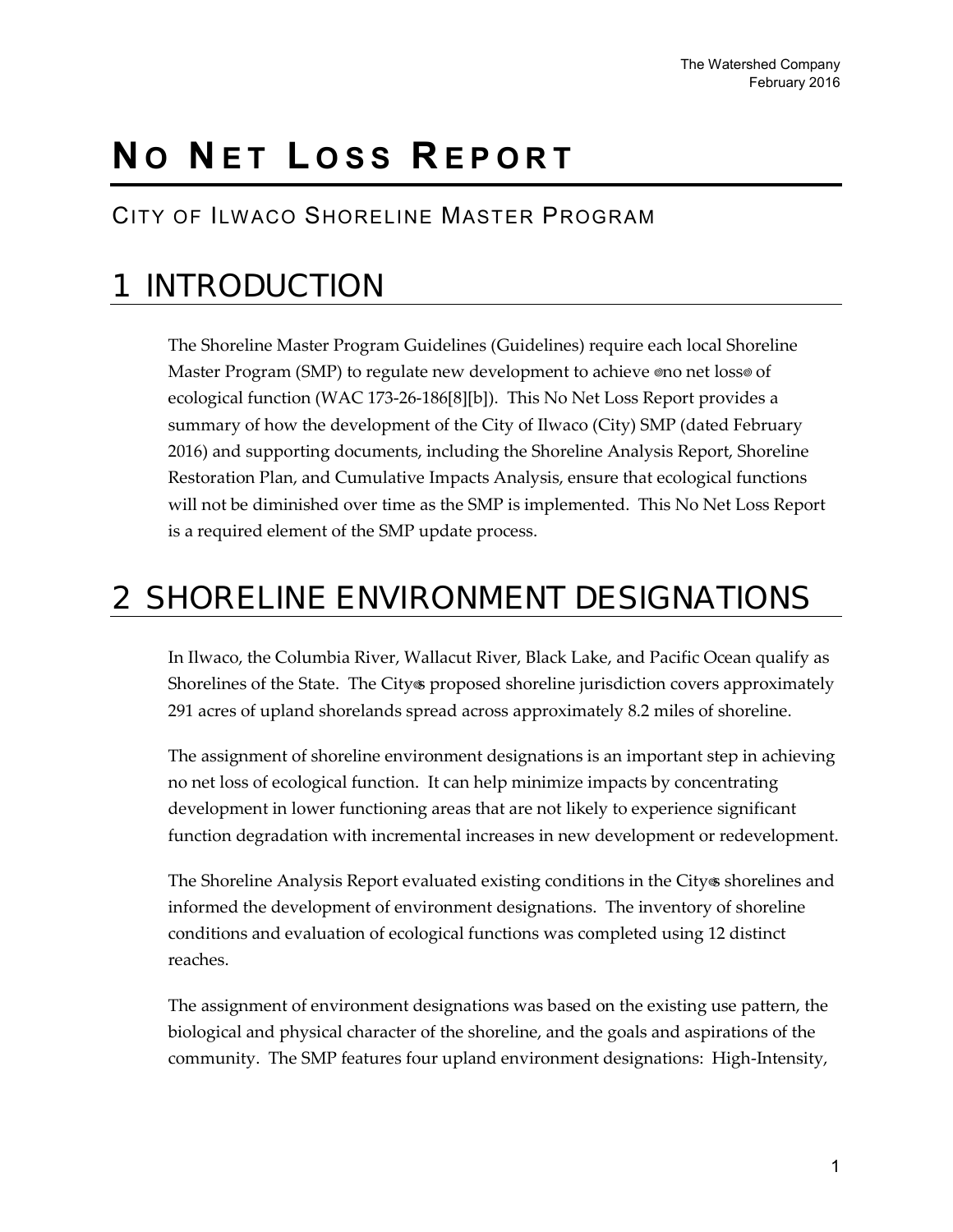Shoreline Residential, Urban Conservancy, and Natural. All areas waterward of the ordinary high water mark are designated Aquatic.

The purpose of the High-Intensity environment is to provide for high-intensity wateroriented commercial, transportation, and industrial uses while protecting existing ecological functions and restoring ecological functions in areas that have been previously degraded. The Shoreline Residential environment is intended to accommodate residential development and appurtenant structures. The purpose of the Urban Conservancy environment is to protect and restore ecological functions of open space, floodplain and other sensitive lands where they exist in urban and developed settings, while allowing a variety of compatible uses. Finally, the Natural environment is intended to protect shoreline areas that are relatively free of human influence or that include intact or minimally degraded shoreline functions intolerant of human use.

### <span id="page-5-0"></span>3 POLIC IE S & R E GULATIONS

The Shoreline Analysis Report evaluated existing conditions, with particular attention to ecological conditions, in the City's shorelines. The overarching purpose of recording baseline conditions is to ensure that the adopted regulations achieve no net loss of shoreline ecological function. The report includes recommendations for translating findings into various SMP elements, including SMP policies and regulations. Key recommendations for SMP policies and regulations related to no net loss goals are presented in Tables 1 through 3, with a brief description of how those recommendations are addressed in the SMP.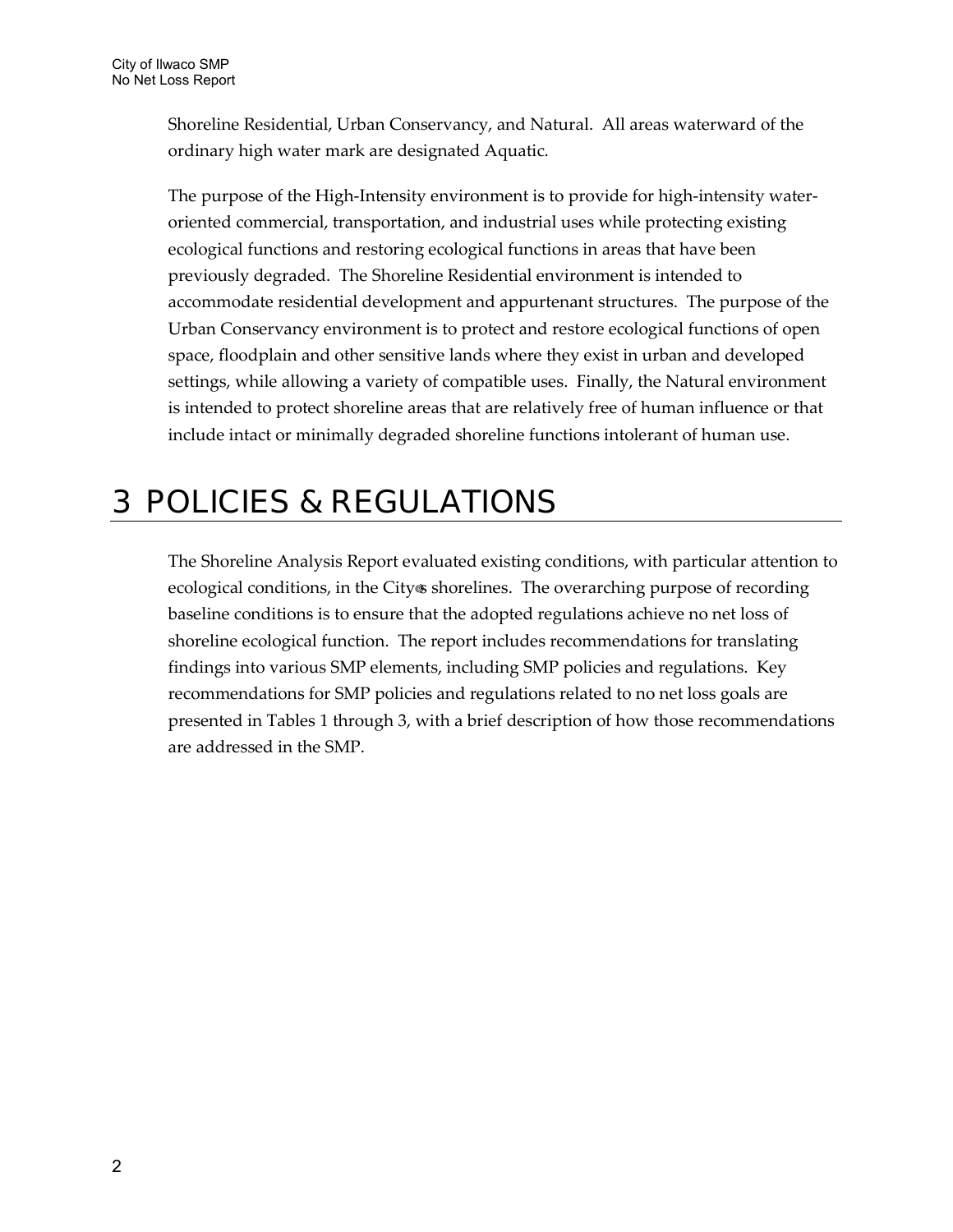| <b>General Provision</b>                           | <b>Report Recommendation</b><br><b>Summary</b>                                                                                                                                                                                                                                                                                                                                                                                                 | <b>Recommendation</b><br>Implementation                                                                                                                                                                                                                                                                        |
|----------------------------------------------------|------------------------------------------------------------------------------------------------------------------------------------------------------------------------------------------------------------------------------------------------------------------------------------------------------------------------------------------------------------------------------------------------------------------------------------------------|----------------------------------------------------------------------------------------------------------------------------------------------------------------------------------------------------------------------------------------------------------------------------------------------------------------|
| <b>Critical Areas</b>                              | Incorporate the updated critical<br>areas ordinance into the SMP.<br>Consider whether the updated<br>critical areas ordinance should be<br>incorporated into the SMP by<br>direct inclusion, as an appendix, or<br>by reference.                                                                                                                                                                                                               | Updated shoreline critical areas<br>regulations are incorporated into<br>the SMP as Appendix B.                                                                                                                                                                                                                |
|                                                    | Recognize that some interdunal<br>wetlands may be hydrologically<br>associated with the shoreline and<br>may be considered as shoreline<br>jurisdictional wetlands, even when<br>they are well beyond 200 feet from<br>the shoreline's OHWM. Interdunal<br>wetlands are frequently associated<br>with many rare and endangered<br>plant species, and their associated<br>fauna and should be given<br>careful consideration for<br>protection. | Potential interdunal wetlands are<br>included on the Shorelines Map.<br>Interdunal wetlands are protected<br>under the wetlands provisions in<br>SMP Appendix B section 2.                                                                                                                                     |
| <b>Shoreline Vegetation</b><br><b>Conservation</b> | Ensure that vegetation standards<br>allow adequate provisions to allow<br>for treatment and removal of<br>invasive vegetation that poses a<br>threat to shoreline ecological<br>functions.                                                                                                                                                                                                                                                     | SMP regulation 6.6(7) states that<br>hand removal or spot spraying of<br>noxious weeds included on the<br>Washington State Noxious Weed<br>List as a Class A, B or C weed on<br>shorelands outside of steep or<br>unstable slope areas is allowed.<br>SMP regulation 6.6(8) addresses<br>aquatic weed control. |
|                                                    | Ensure that vegetation standards<br>for coastal dunes acknowledge the<br>habitat value of sparsely vegetated<br>dune communities.                                                                                                                                                                                                                                                                                                              | SMP regulation 7.4(1) indicates<br>that coastal dune modification is<br>only allowed when it will not result<br>in a net loss of shoreline<br>ecological functions.                                                                                                                                            |

Table 1. Implementation of key Shoreline Analysis Report general provision recommendations related to no net loss.

#### Table 2. Implementation of key Shoreline Analysis Report shoreline modification provision recommendations related to no net loss.

| <b>Modification</b>                      | <b>Report Recommendation</b>                                                                          | <b>Recommendation</b>                                                                                                                    |
|------------------------------------------|-------------------------------------------------------------------------------------------------------|------------------------------------------------------------------------------------------------------------------------------------------|
| <b>Provision</b>                         | <b>Summary</b>                                                                                        | Implementation                                                                                                                           |
| <b>Shoreline</b><br><b>Stabilization</b> | Consider requiring a shoreline<br>conditional use permit for any new<br>hard shoreline stabilization. | A shoreline conditional use permit<br>is required for new hard shoreline<br>stabilization in the Urban<br><b>Conservancy and Natural</b> |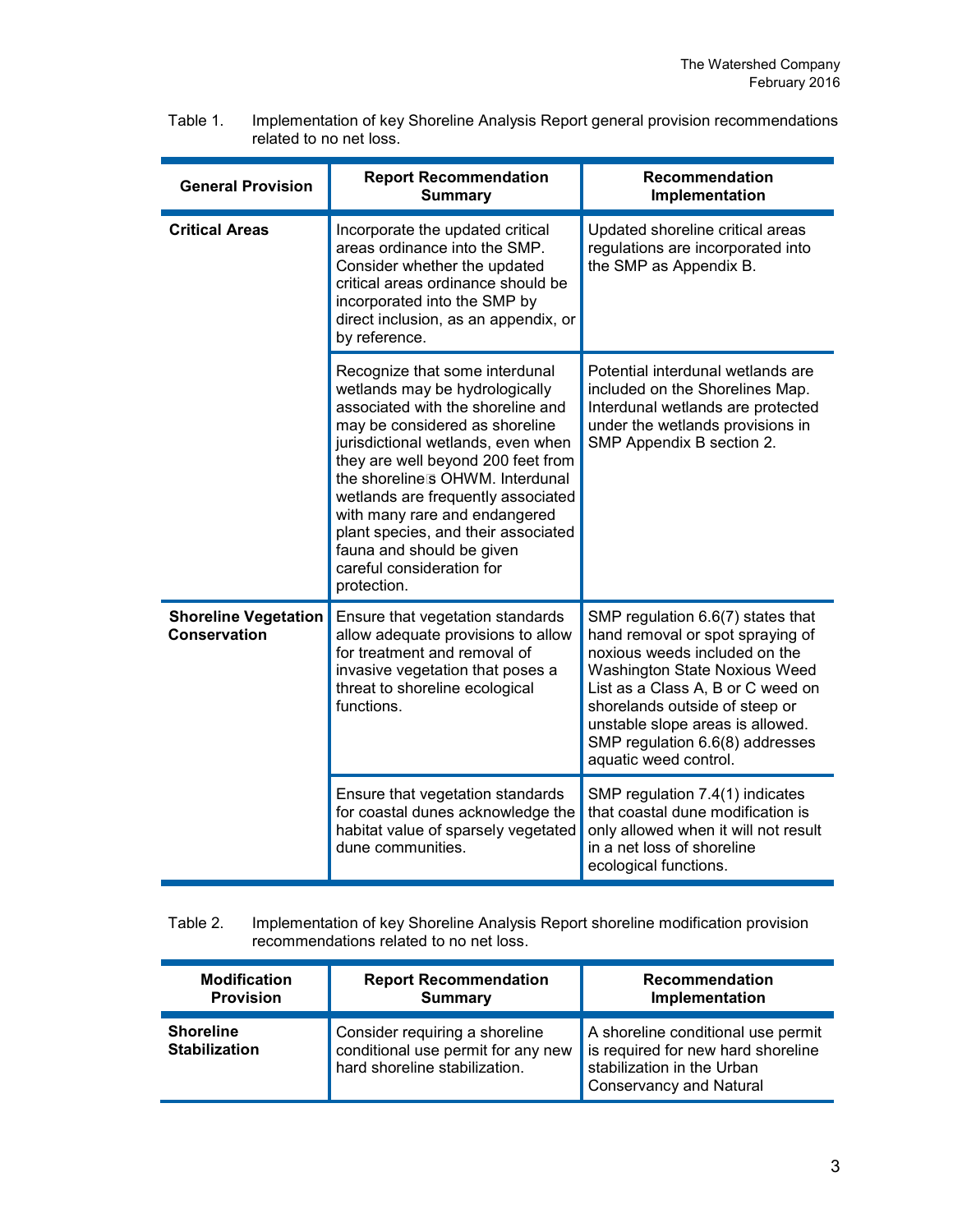| <b>Modification</b><br><b>Provision</b>                   | <b>Report Recommendation</b><br><b>Summary</b>                                                                                                                                                                                                               | Recommendation<br>Implementation                                                                                                                                                                                                                                                                                                                                                                                                                                                                                                                                                                                                                                                                 |
|-----------------------------------------------------------|--------------------------------------------------------------------------------------------------------------------------------------------------------------------------------------------------------------------------------------------------------------|--------------------------------------------------------------------------------------------------------------------------------------------------------------------------------------------------------------------------------------------------------------------------------------------------------------------------------------------------------------------------------------------------------------------------------------------------------------------------------------------------------------------------------------------------------------------------------------------------------------------------------------------------------------------------------------------------|
|                                                           |                                                                                                                                                                                                                                                              | environments. New hard shoreline<br>stabilization in the High-Intensity<br>or Shoreline Residential<br>environments requires a shoreline<br>substantial development permit or<br>exemption (SMP Table 7-1). New<br>hard shoreline stabilization would<br>need to comply with the shoreline<br>stabilization regulations in SMP<br>section 7.18, including SMP<br>regulation 7.18(3), which stipulates<br>when new or enlarged shoreline<br>stabilization measures are<br>allowed, and SMP regulation<br>7.18(7)A, which stipulates that soft<br>structural shoreline stabilization<br>measures must be used prior to<br>hard stabilization measures unless<br>demonstrated not to be sufficient. |
| <b>Piers &amp; Docks</b>                                  | Regulations for piers and docks<br>should be developed to provide<br>applicants with as much<br>predictability as possible, while still<br>allowing for an appropriate amount<br>of flexibility based on site-specific<br>conditions and use specific needs. | The boating facility regulations in<br>SMP section 7.5, which address<br>piers and docks, in concert with<br>the shoreline use, development,<br>and modification matrix (SMP<br>Table 7-1), attempt to balance<br>predictability and flexibility. A key<br>provision, SMP regulation 7.5(5)B,<br>directs that boating facility size<br>must be restricted to the minimum<br>necessary to meet the needs of<br>the proposed use.                                                                                                                                                                                                                                                                  |
| <b>Breakwaters, Jetties,</b><br><b>Groins &amp; Weirs</b> | Consider prohibiting new<br>breakwaters, jetties, groins, or<br>weirs in the SMP, except where<br>they are essential to restoration or<br>maintenance of existing water-<br>dependent uses.                                                                  | Breakwaters, jetties, and groins<br>located waterward of the ordinary<br>high water mark are allowed only<br>when necessary to support water-<br>dependent uses, public access,<br>shoreline stabilization or other<br>specific public purpose (SMP<br>regulation 7.6.1). New<br>breakwaters, jetties and groins,<br>other than those installed to<br>protect or restore ecological<br>functions, require a conditional use<br>permit. Weirs would be regulated<br>as an in-stream structure and,<br>except in the High-Intensity<br>environment, would require a<br>shoreline conditional use permit<br>unless for the protection or<br>restoration of ecological functions                     |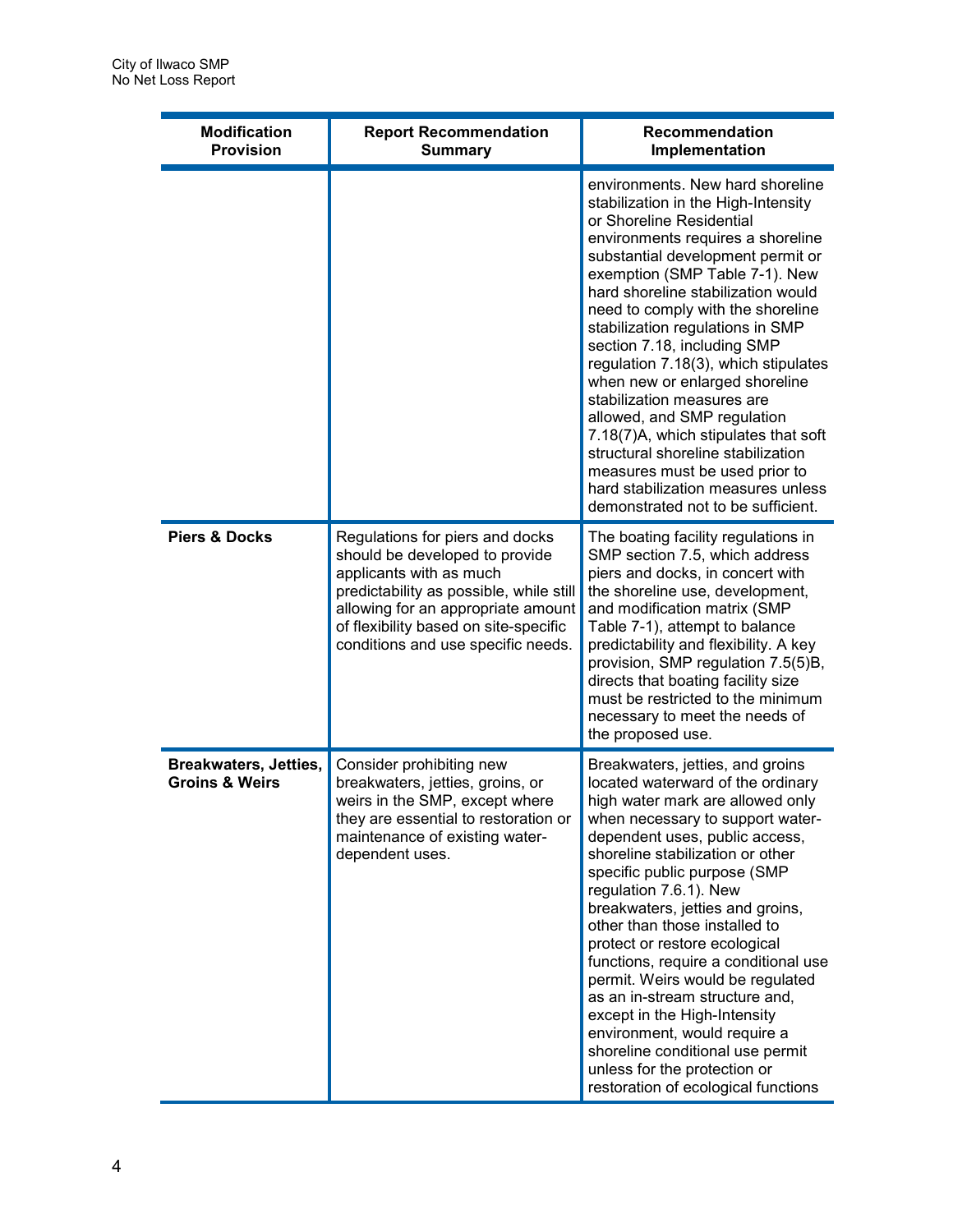| <b>Modification</b><br><b>Provision</b>                  | <b>Report Recommendation</b><br><b>Summary</b>                                                              | <b>Recommendation</b><br>Implementation                                                                                                                                                                                                                                                                                                                                                                                                                                                                                |
|----------------------------------------------------------|-------------------------------------------------------------------------------------------------------------|------------------------------------------------------------------------------------------------------------------------------------------------------------------------------------------------------------------------------------------------------------------------------------------------------------------------------------------------------------------------------------------------------------------------------------------------------------------------------------------------------------------------|
|                                                          |                                                                                                             | (SMP Table 7-1).                                                                                                                                                                                                                                                                                                                                                                                                                                                                                                       |
| <b>Dredging &amp; Dredge</b><br><b>Material Disposal</b> | Establish provisions to allow for<br>continued dredging while<br>addressing long-term ecological<br>issues. | SMP regulation 7.8(3) identifies<br>the purposes for which dredging<br>may be allowed. Significant<br>ecological impacts must be<br>minimized and mitigation provided.                                                                                                                                                                                                                                                                                                                                                 |
|                                                          | Continue to prohibit dredging and<br>fill in tidal wetlands.                                                | Dredging and fill in tidal wetlands<br>would be regulated through<br>several means, including dredging<br>and dredge material disposal<br>regulations (SMP section 7.8), fill<br>and excavation regulations (SMP<br>section 7.9), and the wetlands<br>regulations in SMP Appendix B<br>section 2. While these regulations<br>do not prohibit dredging and fill in<br>tidal wetlands, they would allow<br>these activities only under very<br>limited circumstances and when<br>compensatory mitigation is<br>provided. |

| Table 3. | Implementation of key Shoreline Analysis Report shoreline use provision |
|----------|-------------------------------------------------------------------------|
|          | recommendations related to no net loss.                                 |

| <b>Use Provision</b>      | <b>Report Recommendation</b><br><b>Summary</b>                                                                                                        | <b>Recommendation</b><br>Implementation                                                                                                                                                                                                                                                                                                                                                                                                                                                                                                                                                            |
|---------------------------|-------------------------------------------------------------------------------------------------------------------------------------------------------|----------------------------------------------------------------------------------------------------------------------------------------------------------------------------------------------------------------------------------------------------------------------------------------------------------------------------------------------------------------------------------------------------------------------------------------------------------------------------------------------------------------------------------------------------------------------------------------------------|
| <b>Aquaculture</b>        | Consider where and what types of<br>aquaculture would be appropriate<br>in the City.                                                                  | Aquaculture is allowed as a<br>shoreline conditional use in the<br>Aquatic environment where it can<br>be located, designed, constructed,<br>and managed to avoid all of the<br>following: a net loss of shoreline<br>ecological functions, spreading<br>diseases to native aquatic life,<br>adversely impacting native<br>eelgrass and macroalgae species,<br>and significantly conflicting with<br>navigation and public access<br>(SMP regulation 7.3[1]). General<br>associated upland facilities for<br>aquaculture are allowed only in the<br>High-Intensity environment (SMP<br>Table 7-1). |
| <b>Boating Facilities</b> | Ilwaco includes commercial and<br>public boating facilities, including a<br>marina, Port uses, and community<br>launching facilities. Regulations for | The boating facility regulations in<br>SMP section 7.5, which address<br>piers and docks, in concert with<br>the shoreline use, development,                                                                                                                                                                                                                                                                                                                                                                                                                                                       |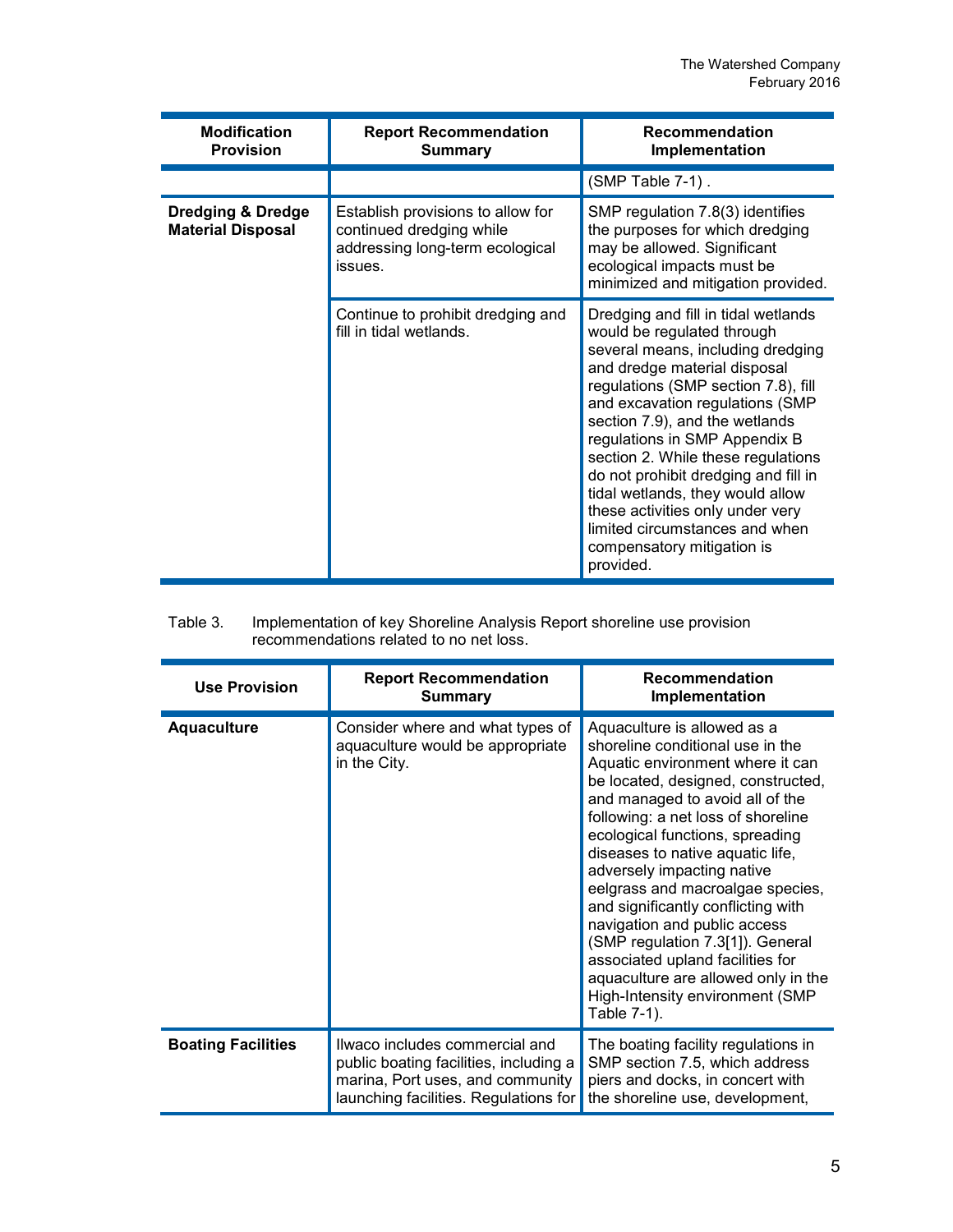| <b>Use Provision</b>                     | <b>Report Recommendation</b><br><b>Summary</b>                                                                                                                                                                                                                                                                                                   | Recommendation<br>Implementation                                                                                                                                                                                                                                                |
|------------------------------------------|--------------------------------------------------------------------------------------------------------------------------------------------------------------------------------------------------------------------------------------------------------------------------------------------------------------------------------------------------|---------------------------------------------------------------------------------------------------------------------------------------------------------------------------------------------------------------------------------------------------------------------------------|
|                                          | the overwater components should<br>be developed to provide applicants<br>with as much predictability as<br>possible, while still allowing for an<br>appropriate amount of flexibility<br>based on site-specific conditions<br>and use-specific needs.                                                                                            | and modification matrix (SMP<br>Table 7-1), attempt to balance<br>predictability and flexibility. A key<br>provision, SMP regulation 7.5(5)B,<br>directs that boating facility size<br>must be restricted to the minimum<br>necessary to meet the needs of<br>the proposed use. |
| <b>Commercial</b><br><b>Development</b>  | Incorporate clear dimensional<br>criteria for commercial<br>development, such as<br>setbacks/buffers.                                                                                                                                                                                                                                            | Shoreline buffers and setbacks are<br>specified in SMP Appendix B<br>Table B3-1. SMP regulation 7.1(4)<br>typically limits structure heights in<br>shoreline jurisdiction to 35 feet.                                                                                           |
| <b>Forest Practices</b>                  | Per the Guidelines, the City's SMP<br>should rely on the Forest Practices<br>Act and its implementing rules, as<br>well as the Forest and Fish Report<br>for adequate management of<br>commercial forest uses within<br>shoreline jurisdiction.                                                                                                  | SMP policy 4.2.10(1) states that<br>the City's SMP should rely on the<br><b>Forest Practices Act and</b><br>implementing rules, as well as the<br>Forest and Fish Report as<br>adequate management of<br>commercial forest uses within<br>shoreline jurisdiction.               |
| <b>Industry</b>                          | Incorporate clear dimensional<br>criteria for industrial development,<br>such as setbacks/buffers.                                                                                                                                                                                                                                               | Shoreline buffers and setbacks are<br>specified in SMP Appendix B<br>Table B3-1. SMP regulation 7.1(4)<br>typically limits structure heights in<br>shoreline jurisdiction to 35 feet.                                                                                           |
| <b>Mining</b>                            | <b>Consistent with the Seashore</b><br>Conservation Area of Washington<br>State Parks, prohibit the mining of<br>sand along the ocean beaches.                                                                                                                                                                                                   | Ocean beach mineral prospecting<br>must be conducted under a valid<br>Hydraulic Project Approval issued<br>by the Washington Department of<br>Fish and Wildlife (SMP regulation<br>$7.13[1]$ ).                                                                                 |
|                                          | Consider whether mining should<br>be allowed or prohibited in<br>shoreline jurisdiction. If mining is<br>allowed, clearly differentiate<br>between upland and aquatic<br>mining. And if upland mining is<br>allowed, consider including<br>policies that emphasize mining as<br>far as practicable from shorelines,<br>floodplains, and streams. | Mining is prohibited within the<br>City's shoreline jurisdiction, except<br>for ocean beach mineral<br>prospecting conducted under a<br>valid Hydraulic Project Approval<br>issued by the Washington<br>Department of Fish and Wildlife<br>(SMP regulation 7.13[1]).            |
| <b>Residential</b><br><b>Development</b> | Incorporate clear dimensional<br>criteria for residential<br>development, such as<br>setbacks/buffers.                                                                                                                                                                                                                                           | Shoreline buffers and setbacks are<br>specified in SMP Appendix B<br>Table B3-1. SMP regulation 7.1(4)<br>typically limits structure heights in<br>shoreline jurisdiction to 35 feet.                                                                                           |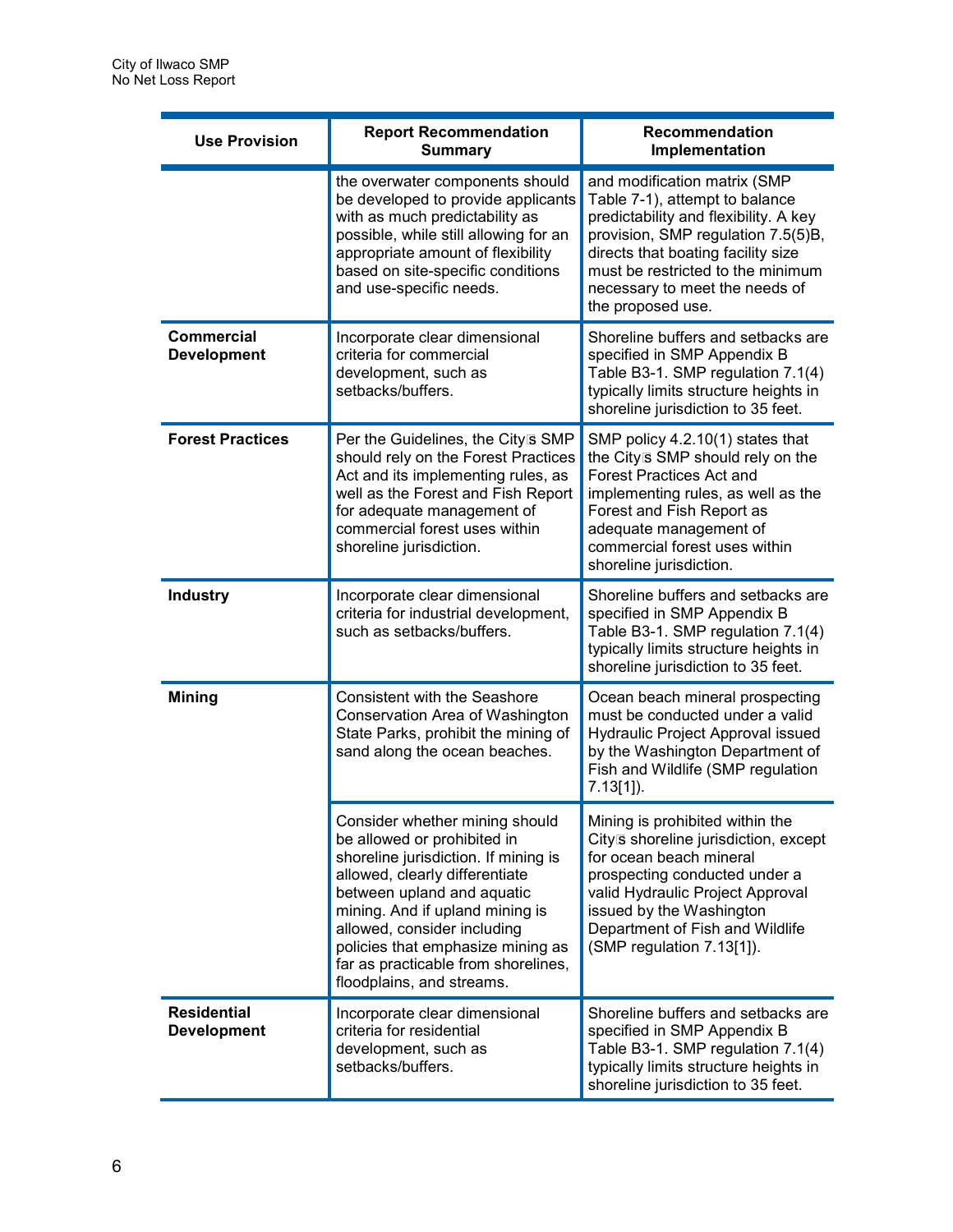| <b>Use Provision</b>                          | <b>Report Recommendation</b><br><b>Summary</b>                                                                        | <b>Recommendation</b><br>Implementation                                                                                                                                                          |
|-----------------------------------------------|-----------------------------------------------------------------------------------------------------------------------|--------------------------------------------------------------------------------------------------------------------------------------------------------------------------------------------------|
| <b>Transportation &amp;</b><br><b>Parking</b> | Allow for maintenance and<br>improvements to existing roads,<br>parking areas, or other<br>transportation facilities. | Improvements to existing<br>transportation and parking facilities<br>are allowed if consistent with SMP<br>section 7.19. Normal maintenance<br>and repair are exempt (WAC 173-<br>27-040[2][b]). |
| <b>Utilities</b>                              | Allow for maintenance and<br>improvements to existing utility<br>facilities.                                          | Improvements to existing utility<br>facilities are allowed if consistent<br>with SMP section 7.20. Normal<br>maintenance and repair are<br>exempt (WAC 173-27-040[2][b]).                        |

## <span id="page-10-0"></span>4 R E S TOR ATION OPPOR TUNITIE S

As part of a comprehensive SMP update, as elaborated on in the SMP Guidelines, local jurisdictions are required to plan for the restoration of impaired shoreline functions. Such planning "should be designed to achieve overall improvements in shoreline ecological function over time, when compared to the status upon adoption of the master program" (WAC 173-26-201[2][f]). The purpose of the Shoreline Restoration Plan is to plan for the restoration of impaired shorelines for the City.

Importantly, the Shoreline Restoration Plan is a non-regulatory component of the City's SMP update. The Shoreline Restoration Plan represents a vision for voluntary restoration to be implemented over time and result in ongoing improvements to shoreline ecological functions within Ilwaco.

The goal of the Shoreline Restoration Plan is to achieve overall improvements in shoreline ecological function over time, when compared to existing conditions. The Shoreline Restoration Plan includes the following objectives that provide more detail of how the City and potential restoration partners might work to achieve a net improvement in shoreline ecological functions:

- *Objective 1* Protect natural shoreline ecological processes and functions, and restore those processes and functions that have been altered.
- *Objective 2* Maintain biodiversity and conserve unique, fragile, and valuable species and habitats.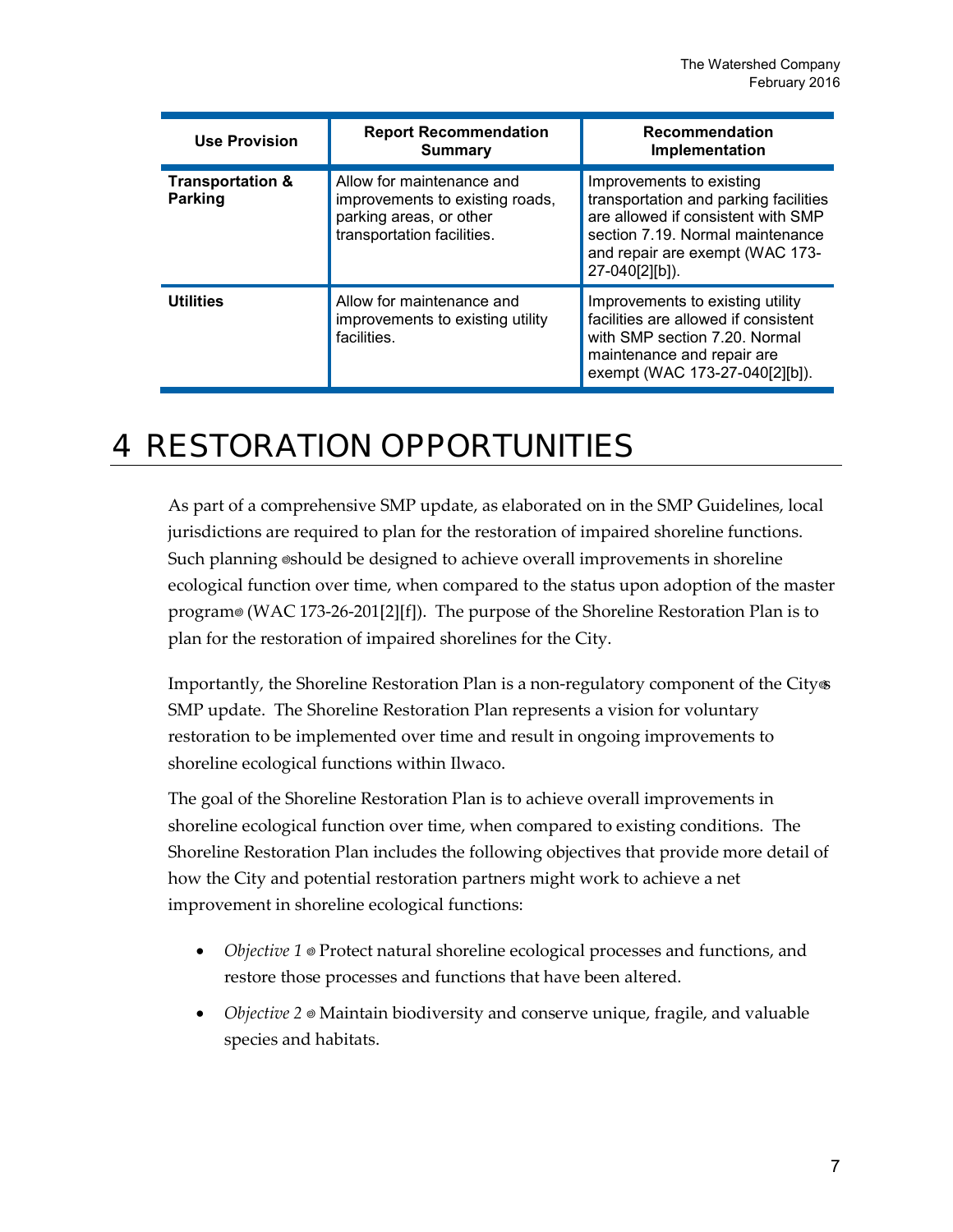The Shoreline Restoration Plan discusses shoreline issues and potential restoration actions for freshwater, estuarine, and marine shorelines, including reach-specific discussions. The plan provides an implementation framework by identifying several potential restoration partners, funding mechanisms, design and permitting considerations, outreach and education measures, and tracking mechanisms.

### <span id="page-11-0"></span>5 CUMUL ATIVE IMP AC TS

The Cumulative Impacts Analysis evaluated whether the City's SMP would address adverse environmental impacts such that no net loss of ecological functions would result over a 20-year planning horizon. The Cumulative Impacts Analysis stated that based on previous trends, as well as that much of the undeveloped land in the City's shoreline jurisdiction is publicly owned or otherwise constrained by the presence of steep slopes, floodplains, or wetlands, future development activity in Ilwaco's shoreline jurisdiction is anticipated to be limited in terms of location and extent. Future development activities in shoreline jurisdiction should be expected include new development, and the redevelopment, expansion, repair and maintenance of existing development.

The Cumulative Impacts Analysis determined that implementation of the SMP is anticipated to achieve no net loss of ecological functions. Following are components of the SMP that the Cumulative Impacts Analysis identified as integral to ensuring that the no net loss standard is met:

- *Environment designations:* Shoreline environment designations are based on existing shoreline conditions. Allowed uses focus high-intensity development in areas with a high level of existing alterations, while limiting future uses in areas where ecological functions and processes are more intact.
- *Shoreline critical areas regulations:* Shoreline critical areas regulations protect shoreline critical areas in accordance with most current, accurate, and complete scientific and technical information available. Shoreline critical areas regulations are based on the City's general critical area regulations, which were developed based on the best available science. Regulations include buffers for Shorelines of the State.
- *Mitigation sequencing:* SMP standards require applicants to avoid, minimize, and then compensate for unavoidable impacts to shoreline functions. Where SMP standards do not provide specific, objective measures that clarify avoidance,